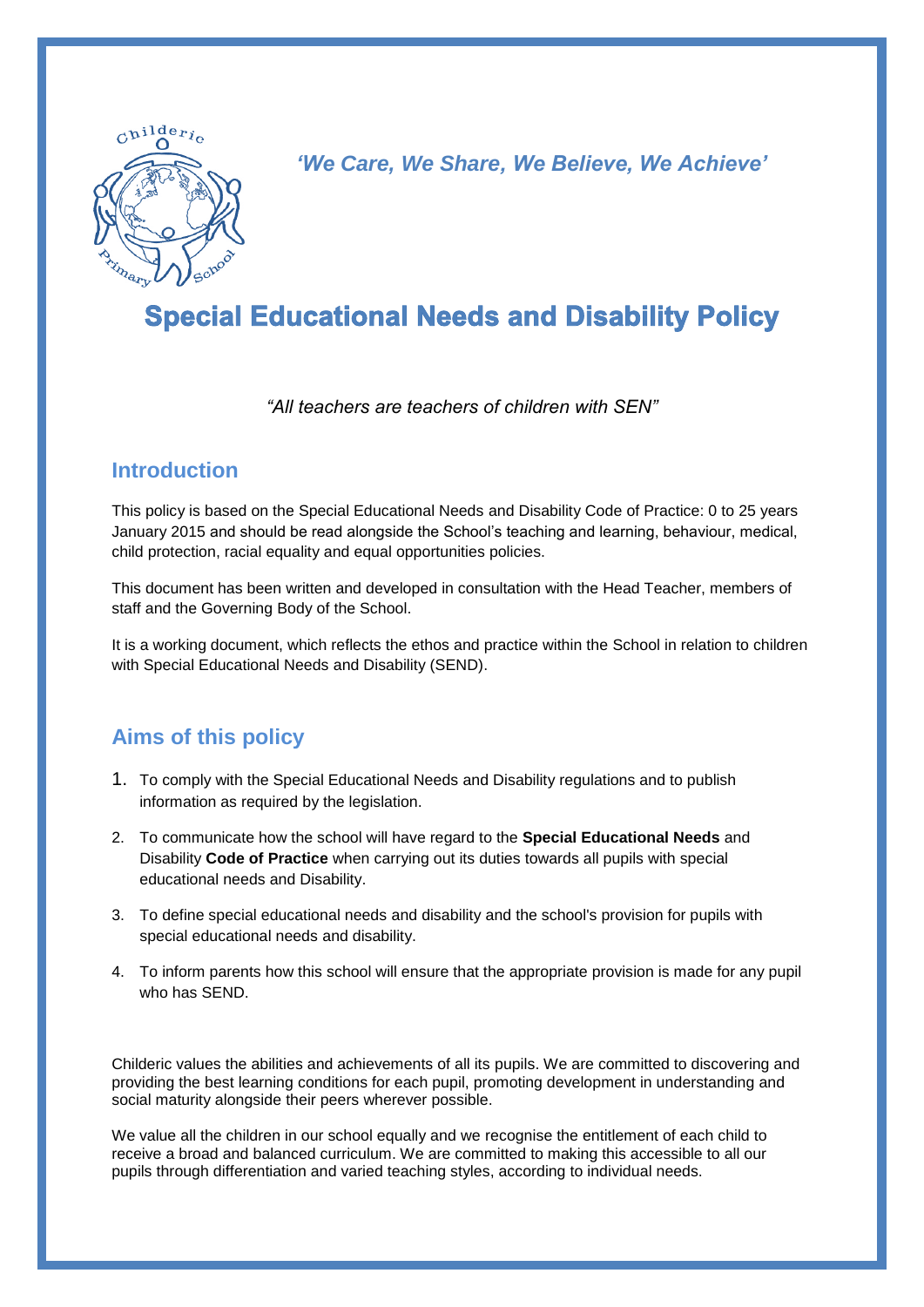### **Aims**

At Childeric we aim to provide a caring and mutually supportive environment within which we:

- Build upon the strengths of the child and develop effective ways of fully involving the child, where appropriate, in the whole process of supporting their needs.
- Foster a positive image for all children.
- Give equal access to all aspects of school life through academic, social and practical experiences. This will allow all children to experience success regardless of SEN, disability or any other factor that may affect their attainment.
- Ensure all children are successful learners at a pace appropriate to their abilities and stage of development.
- Ensure that effective channels of communication are developed and sustained so that all persons, in particular parents and carers, are aware of the implications of the child's needs and how they may be met/supported.
- Comply with the regulations set out in the code of practice, Disability Discrimination Act, United Nations Convention on the Rights of the Child and The Human Rights Act 1998.

### **Objectives**

The school will ensure that:

- Every child has access to a balanced and broadly based curriculum.
- Children are regularly assessed so that those with SEND are identified early.
- Children identified as having SEND are fully involved, where appropriate, in the discussion, setting and evaluation of targets and their own learning.
- Teachers and Teaching Assistants will have appropriate training and on-going support to enable them to provide for pupils for SEND in their classes.
- We develop and maintain partnership with parents, external agencies and the Local Authority (LA) in order to meet the needs of children with SEND.
- Staff and governors are aware of the school's SEND policy. The Policy is available to parents/carers on request.
- Pupils with SEND participate in the activities of the school alongside pupils who do not have SEND.
- The whole school continually work towards developing expertise in the use of inclusive teaching strategies and adapting the content of the school's curriculum appropriately.

# **Role of the Special Educational Needs Co-ordinator (SENCO)**

The SENCO is a non-classed based post with time allocated to carry out the following duties:

- Overseeing the day to day implementation of the school's SEND policy.
- Liaising with and advising all members of staff and reporting on the SEND provision to the Head Teacher and Governing Body.
- Co-ordinating the development of provision for children with Special Needs and Disability and monitoring progress using assessment information.
- Maintaining the School's SEND register and overseeing the records of children with special needs and disabilities.
- Liaising with parents/carers of pupils with special needs and disabilities.
- Contributing to in-service training and liaising with the Deputy Head who has responsibility for Teaching Assistants.
- Liaising with external agencies including LA support, Educational Psychologist service, SpLD, ASD outreach service, Lewisham Outreach service, Health, Social Services and voluntary bodies.
- To make good use of ICT to streamline the administrative elements of the role.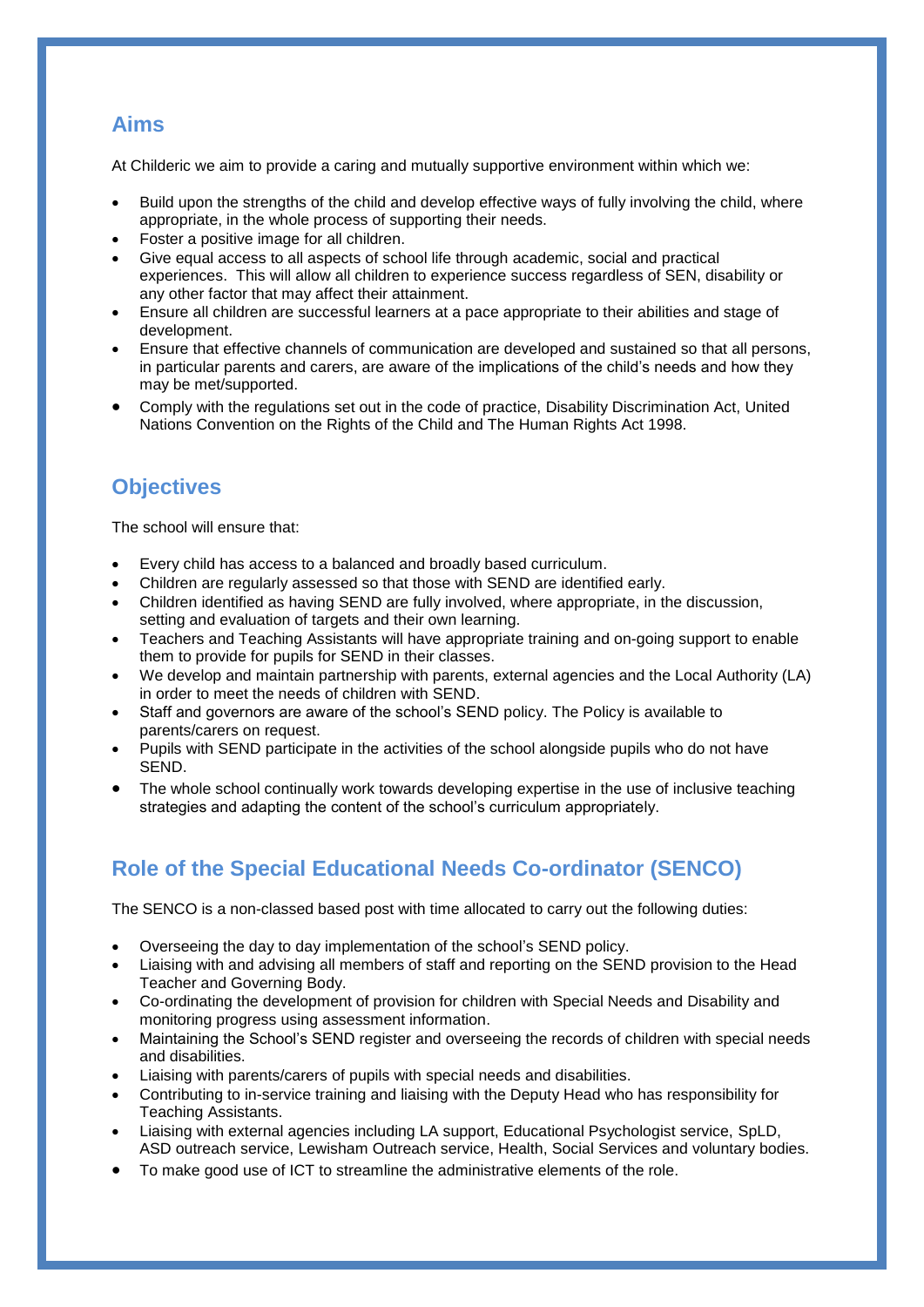### **Admission Arrangements**

All pupils are welcomed into the school and will be supported appropriately.

On entry to school all children receive a 6 week new arrivals' programme where attainments can be monitored and reviewed and the SENCO informed where appropriate.

We follow Lewisham's Council admissions procedure which is available on their website.

#### **Definition of Special Educational Needs & Disability**

Children have SEND if they have **a barrier to learning** that calls for **special education provision** to be made for them.

### **Categories of Need**

Children will have needs and requirements which may fall into at least one of four areas. Many children will have inter-related needs. The impact of these combinations on the child's ability to function, learn and succeed will be taken into account.

The areas of need are: -

- **1. Communication and Interaction** Speech Language and Communication Needs Autism
- **2. Cognition and Learning** Specific Learning Difficulty (SpLD) Moderate Learning Difficulty (MLD) Severe Learning Difficulty (SLD) Profound and Multiple Learning Difficulty (PMLD)
- **3. Social, Emotional and Mental Health**
- **4. Sensory and/or physical impairment**

#### **Individual Education Plans**

These are written plans that focus on up to four key individual targets and include what strategies or programmes will be used, when and how often. These plans are shared and discussed with the parents/carers at the parent consultation meeting. They are reviewed at least twice yearly and a decision is made as to whether the support needs to continue or be increased or that the intervention has been successful and the child no longer needs this level of targeted support.

#### **Partnership with Parents**

At Childeric we believe that parents and carers play an essential role in enabling all children, irrespective of whether their children have SEND to make progress, become successful learners, confident, self-assured and independent.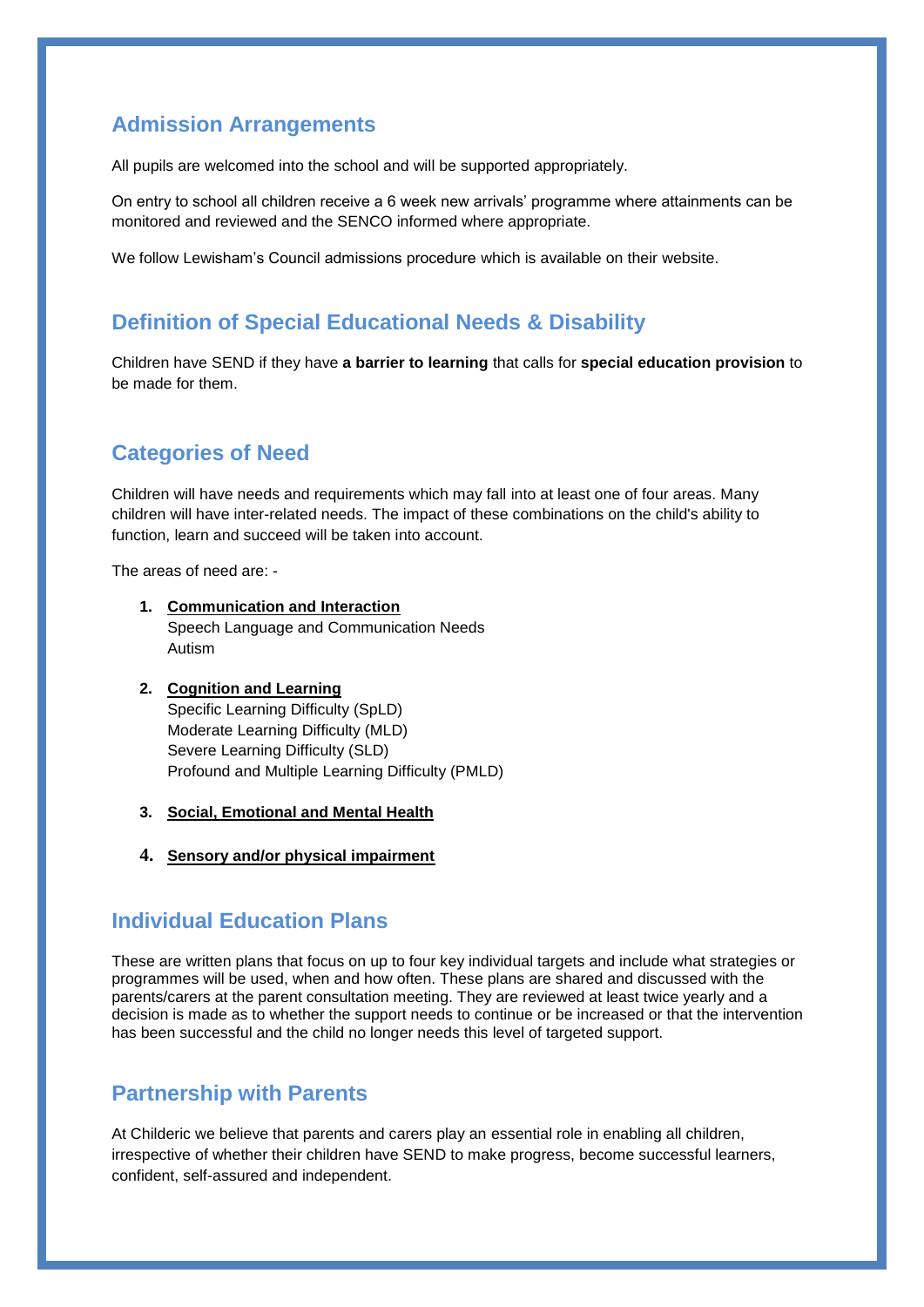We recognise that children's learning is more effective if parents are fully involved. Parents will be informed directly if the school feels that their children would benefit from extra learning support. The class teacher and or SENCO will discuss the progress of individual children with SEND at the termly parents' meetings. If a parent is unable to attend, a copy of the IEP will be sent home.

### **The Governors**

A member of the Governing Body has responsibility for the school's SEN procedures and provision.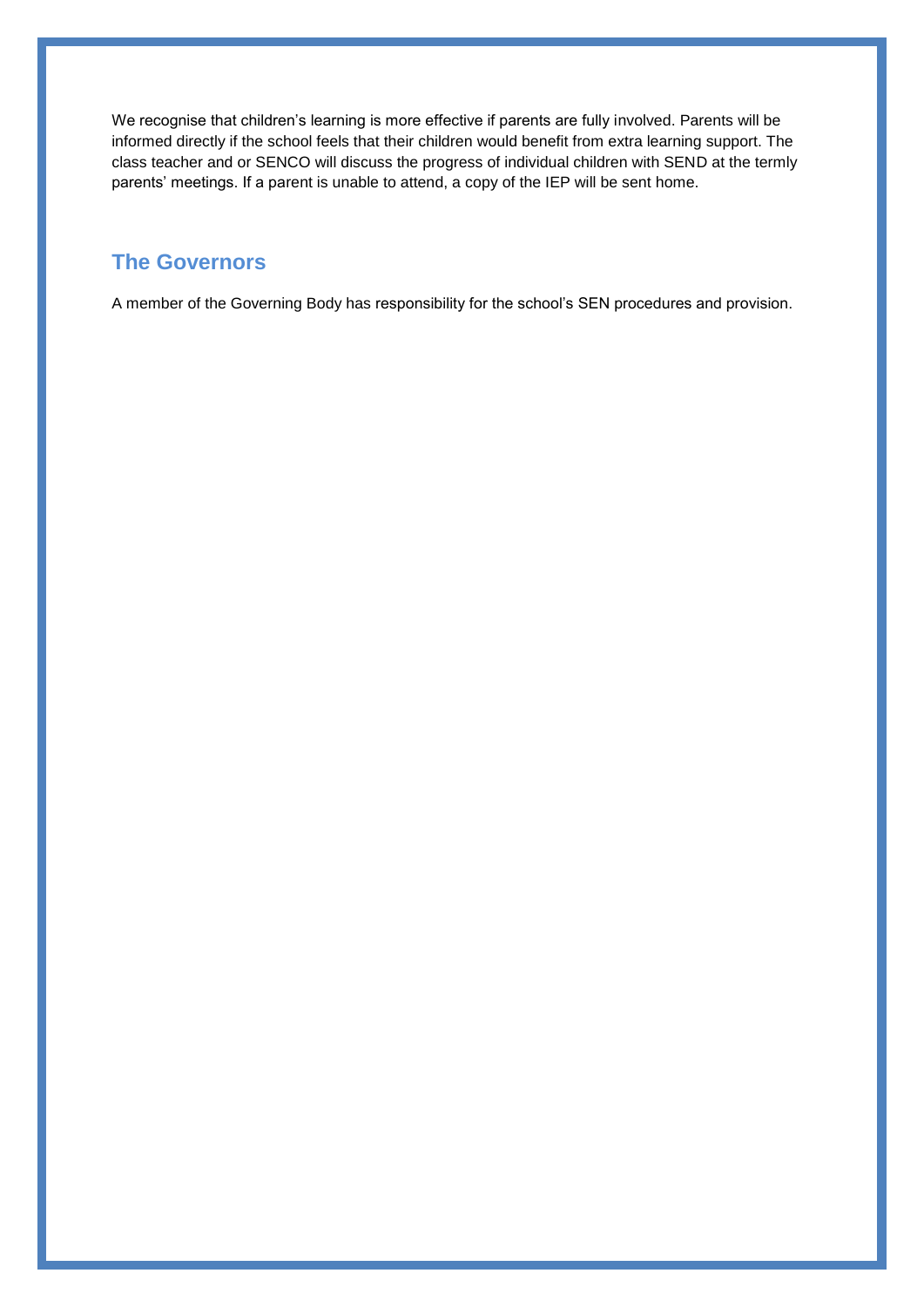# **Childeric School's Guidance for Special Educational Needs & Disabilities**

# **A Graduated Response**

| Action                                                  | Who is involved                                                                                                                                                                  | What is involved?                                                                                                                                                                                                                                                          | Next steps                                                                                                                                                                                                                                                                                                              |
|---------------------------------------------------------|----------------------------------------------------------------------------------------------------------------------------------------------------------------------------------|----------------------------------------------------------------------------------------------------------------------------------------------------------------------------------------------------------------------------------------------------------------------------|-------------------------------------------------------------------------------------------------------------------------------------------------------------------------------------------------------------------------------------------------------------------------------------------------------------------------|
| <b>Quality First</b><br>Teaching and<br>Differentiation | The class teacher<br>provides quality first<br>teaching and is<br>responsible for<br>ensuring that all pupils<br>are able to access the<br>curriculum and make<br>progress.      | The teacher plans an<br>appropriate program<br>of learning for the<br>pupils to ensure<br>success and progress<br>is achieved.                                                                                                                                             | If, following a period of time and<br>after observations in a variety<br>of contexts and in discussion<br>with parents/carers, a pupil is<br>not making adequate progress,<br>advice will be sought from the<br>SENCO, Speech and<br>Language Therapist, Pastoral<br>Support Manager, Senior<br>Leaders as appropriate. |
| <b>SEN Support</b>                                      | Appropriate<br>interventions are<br>identified and<br>parents/carers are<br>informed.<br>The child is placed on<br>the SEN register at<br>SEN Support and an<br>IEP is drawn up. | Additional and/or<br>different programs of<br>learning<br>activities/resources<br>are used to meet the<br>needs of the pupil.<br>Suggestions for<br>support at home are<br>considered with the<br>parents/ carers.<br>An IEP is written<br>which is reviewed<br>regularly. | Most pupils should make<br>progress with the additional<br>help, but if the targets and<br>strategies implemented mean<br>that adequate progress is not<br>made, advice is requested from<br>outside agencies.                                                                                                          |
| <b>SEN Support</b><br>Plus                              | The SENCO requests<br>advice from an external<br>agency.<br>Any additional<br>guidance<br>given is included in the<br>child's IEP                                                | The IEP is<br>implemented using<br>the strategies and<br>additional/different<br>resources suggested.<br>The IEP is reviewed<br>regularly.                                                                                                                                 | The majority of pupils will make<br>progress with the further advice<br>and intervention, but if the<br>targets and strategies do not<br>result in adequate progress all<br>the parties involved may be<br>invited to attend a Team<br>Around the Child meeting.                                                        |